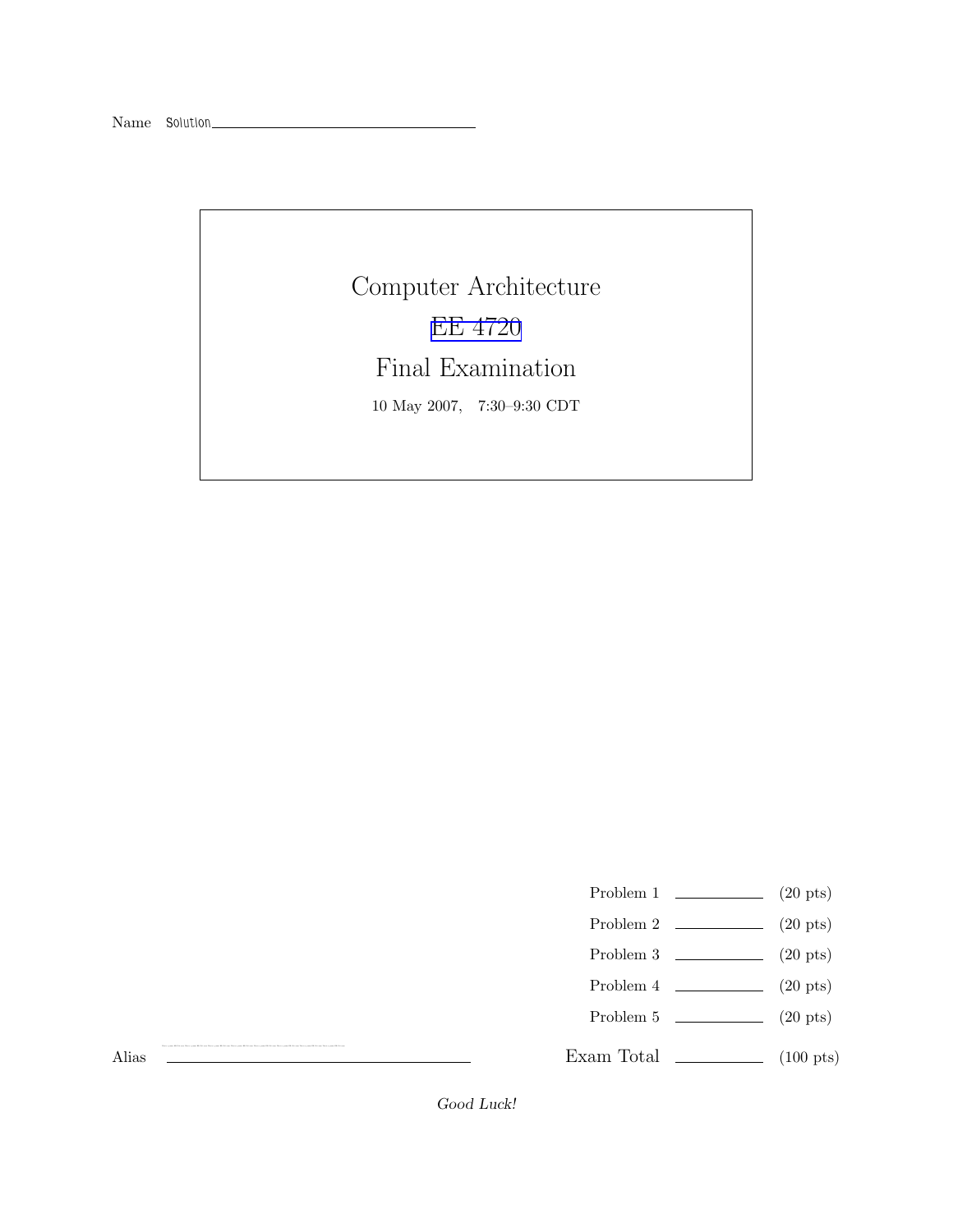Problem 1: (20 pts) The statically scheduled MIPS implementation illustrated to the right is taken from the class notes. To avoid making things too easy some descriptions were removed from logic blocks in the lowerleft corner.

(a) The execution of a code fragment is shown below, followed by a table with rows corresponding to labeled wires in the diagram (including Stall ID). Fill in the table showing values on those wires only for cycles in which those values are used. That is, if a value in the table is changed execution must be incorrect.

 $\triangledown$  Complete the table, omitting unused values.

| # Cycle                                               | 0        |   |   |                |            |                 |  | 1 2 3 4 5 6 7 8 9 10                           |    |                                                       |
|-------------------------------------------------------|----------|---|---|----------------|------------|-----------------|--|------------------------------------------------|----|-------------------------------------------------------|
| mul.d f2, f12, f18 IF ID M1 M2 M3 M4 M5 M6 WF         |          |   |   |                |            |                 |  |                                                |    |                                                       |
| add.d f8, f10, f16 IF ID A1 A2 A3 A4 WF               |          |   |   |                |            |                 |  |                                                |    |                                                       |
| sub.d f6, f20, f14 IF ID $\rightarrow$ A1 A2 A3 A4 WF |          |   |   |                |            |                 |  |                                                |    |                                                       |
| $l$ wc1 f4, $0(r1)$                                   |          |   |   |                |            |                 |  | IF $\rightarrow$ ID $\leftarrow$ ---> EX ME WF |    |                                                       |
| # Cycle                                               | 0        |   |   |                |            |                 |  | 1 2 3 4 5 6 7 8 9 10                           |    |                                                       |
| A                                                     |          |   | 1 | $0\quad 1$     |            |                 |  |                                                |    | $\leftarrow$ Solution                                 |
| $\overline{B}$                                        |          |   |   |                | 8 2 6      |                 |  |                                                |    | <- Solution                                           |
| $\mathsf C$                                           |          |   |   |                | $0\quad 0$ |                 |  |                                                |    | 0 1 <- Solution                                       |
| D                                                     |          |   |   |                |            |                 |  |                                                |    | $1 \quad 2 \quad 1 \quad 0 \quad \leftarrow$ Solution |
| Stall ID:                                             | 0        | 0 | 0 | $\overline{1}$ | $\circ$    |                 |  |                                                |    | 1 1 0 0 0 0 <- Solution                               |
| # Cycle                                               | $\Omega$ |   |   |                |            | 1 2 3 4 5 6 7 8 |  | 9                                              | 10 |                                                       |

format immed

dest. reg

FP Reg File

Addr Addr

**Decode** dest. reg

15:11

Addr Data

Data

WE D In

Addr

Data **Data** Addr <sub>D</sub> In

 $Int Reg File$ 

ID

IF  $\begin{array}{ccc} \begin{array}{ccc} \text{IF} & \text{IF} \\ \end{array} & \begin{array}{ccc} \text{IF} & \text{IF} \\ \end{array} \end{array}$ 

 $\overline{\mathsf{Addr}}$  Data  $\overline{\mathsf{Int}}$   $\overline{\mathsf{Int}}$   $\overline{\mathsf{Int}}$   $\overline{\mathsf{Aut}}$ 

 $\begin{array}{|c|c|c|c|c|}\n \hline \multicolumn{1}{c|}{\text{dest}} & \multicolumn{1}{c}{\text{dist}} & \multicolumn{1}{c}{\text{dist}} & \multicolumn{1}{c}{\text{dist}} & \multicolumn{1}{c}{\text{dist}} & \multicolumn{1}{c}{\text{dist}} & \multicolumn{1}{c}{\text{dist}} & \multicolumn{1}{c}{\text{dist}} & \multicolumn{1}{c}{\text{dist}} & \multicolumn{1}{c}{\text{dist}} & \multicolumn{1}{c}{\text{dist}} & \multicolumn{1}{c}{\text{dist}} & \multicolumn{1}{c}{\text{dist}} & \multic$ 

20:16 M6

M2 <sup>M</sup>

"2" "1"

fd we xw

Addr Data Data In

fd fd

fd **T** we<sup>-</sup> xw

*A* <del>|</del> <del>*B*</del> *C C B* 1 <del>∞</del> *C C* 

we █──█ we █<del>▂▂ੂ</del> )┼▌we █──█ we █──█ we █──█ we █─

A1  $A2$   $A3$  $M3$   $M4$   $M5$ 

"0"

 $rtv$   $\frac{1}{\ln}$  Out

Mem Port

ALU

Mr

**WF** 

 $0<sub>n</sub>$ 1 | I 2 ↑

A4

xw
<del>c</del>xw
lex

ਜ਼ਰ <mark>-</mark> we *D* 

> *Stall ID*

fd we —

xw

rsv rtv

MM

fsv ftv

1 H

fd **T** we<sup>-</sup>

 $25:2$  $20:16$  Addr

 $+$   $\leftarrow$  15:0  $\left.\right|$  29:0

NPC

+1

Mem Port

PC

Addr

30 2 "0"

Data Out

IR

Solution Discussion

A: This control signal is used to insert add and other instructions that use the floating-point adder. When the signal is 0 fd passes through unchanged and xw is set to take the multiplier output. An instruction is inserted when the control signal is 1: the fd value from ID stage will enter and the xw control signal will be set to take the adder output.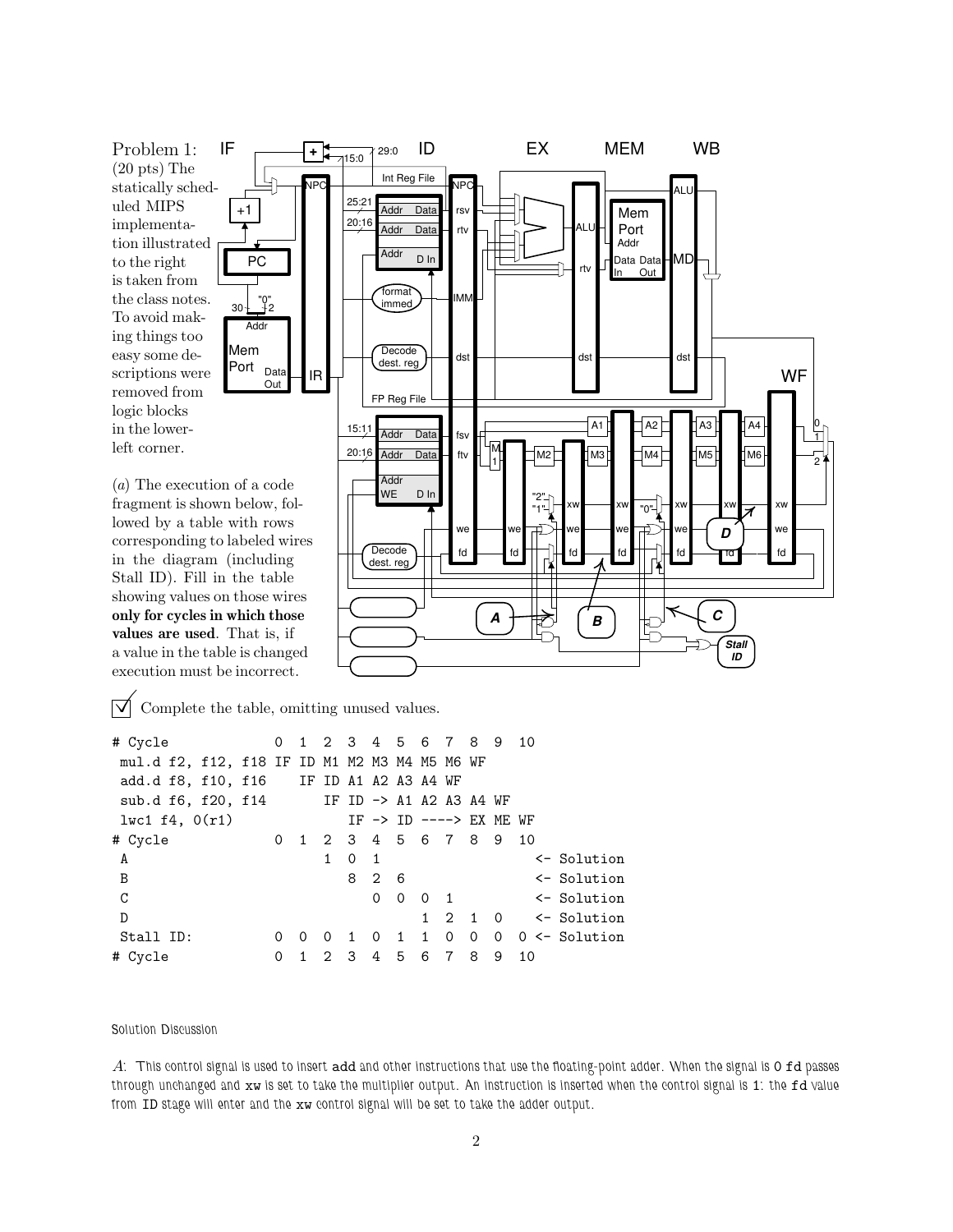In the code above the add.d and sub.d need the FP adder. The 1 in cycle 2 is generated for the add.d, it arrives at A1 in cycle 3. Also in cycle 3 a 0 is generated for the sub.d instruction, it is refused entry because it would have arrived at WF in the same cycle as mul.d. In cycle 4 the signal is 1 and so the sub.d enters A1 in cycle 5. If there is no instruction being inserted and there is no multiply passing through it does not matter what the value is and so those entries are blank (cycles 0, 1, and  $5 \cdots 10$ ).

 $B$ : This signal provides the floating-point register to write for the instruction in stage  $A1/M3$ . Note that add-unit and multiply-unit instructions pass through this stage but instructions that use the integer pipeline to get a floating-point register value do not pass through this stage. That's why f4 is not present here (it is inserted in the next stage).

 $C$ : This control signal is used to insert instructions that get their value from the integer pipeline. In the example, that's  $1$ wc1, another such instruction is  $m \texttt{tcl}$ , seen in part b. The lwc1 is inserted in cycle 7, which is its last cycle in ID. The signal must be 0 when other instructions pass through, that happens in cycles 4, 5, and 6. At other cycles it doesn't matter what the value is.

 $D$ : This is the control signal for the WF-stage multiplexor. A value of O selects the value from the integer pipeline, 1 selects the floating-point add unit, and a 2 selects the multiply unit. The value has no effect if there isn't an instruction in WF in the next cycle, for that reason values are blank in cycles 0 to 5 and cycle 10.

Stall ID: This value is 1 if there is a stall. Note that a stall starts in the cycle before the beginning of an arrow (cycles 3 and 6) and the stall ends in the cycle before the arrowhead. Unlike the other signals this one must be shown every cycle to achieve the given execution.

Grading Note: For Stall ID very few showed 0's for every cycle without a stall.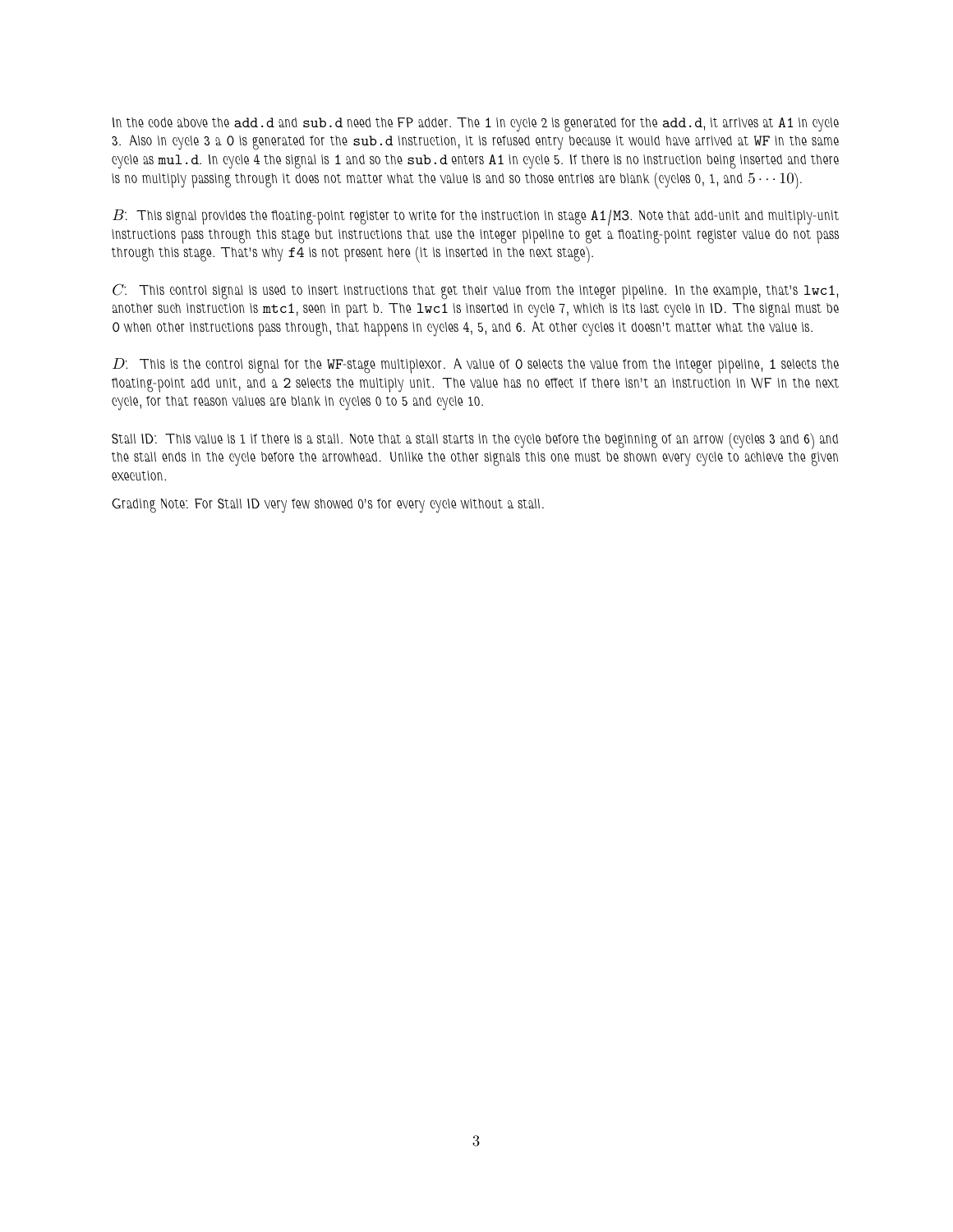

(b) Show the execution of the code below on the implementation assuming that all needed bypass are present. Don't forget to check for dependencies. (Instruction mtc1 moves a value from an integer register to a floatingpoint register.)

 $\triangledown$  Pipeline diagram.

| # Cycle          |  |  |                      |  |  | 0 1 2 3 4 5 6 7 8 9 10 11 |  |                                             |
|------------------|--|--|----------------------|--|--|---------------------------|--|---------------------------------------------|
| mtc1 f2, r7      |  |  | IF ID EX ME WF       |  |  |                           |  | $\leftarrow$ Solution                       |
| add.s f3, f4, f2 |  |  | IF ID A1 A2 A3 A4 WF |  |  |                           |  | $\leq$ Solution                             |
| add.s f6, f3, f8 |  |  |                      |  |  |                           |  | IF ID $---->$ A1 A2 A3 A4 WF $\le$ Solution |
| # Cycle          |  |  |                      |  |  | 0 1 2 3 4 5 6 7 8 9 10 11 |  |                                             |

Diagram shown above. Note that it's possible to bypass f2 from mtc1 to the add.s without a stall.

Grading Note: Most did not realize a mtc1-to-add.s bypass was possible and so showed a stall in cycle 3.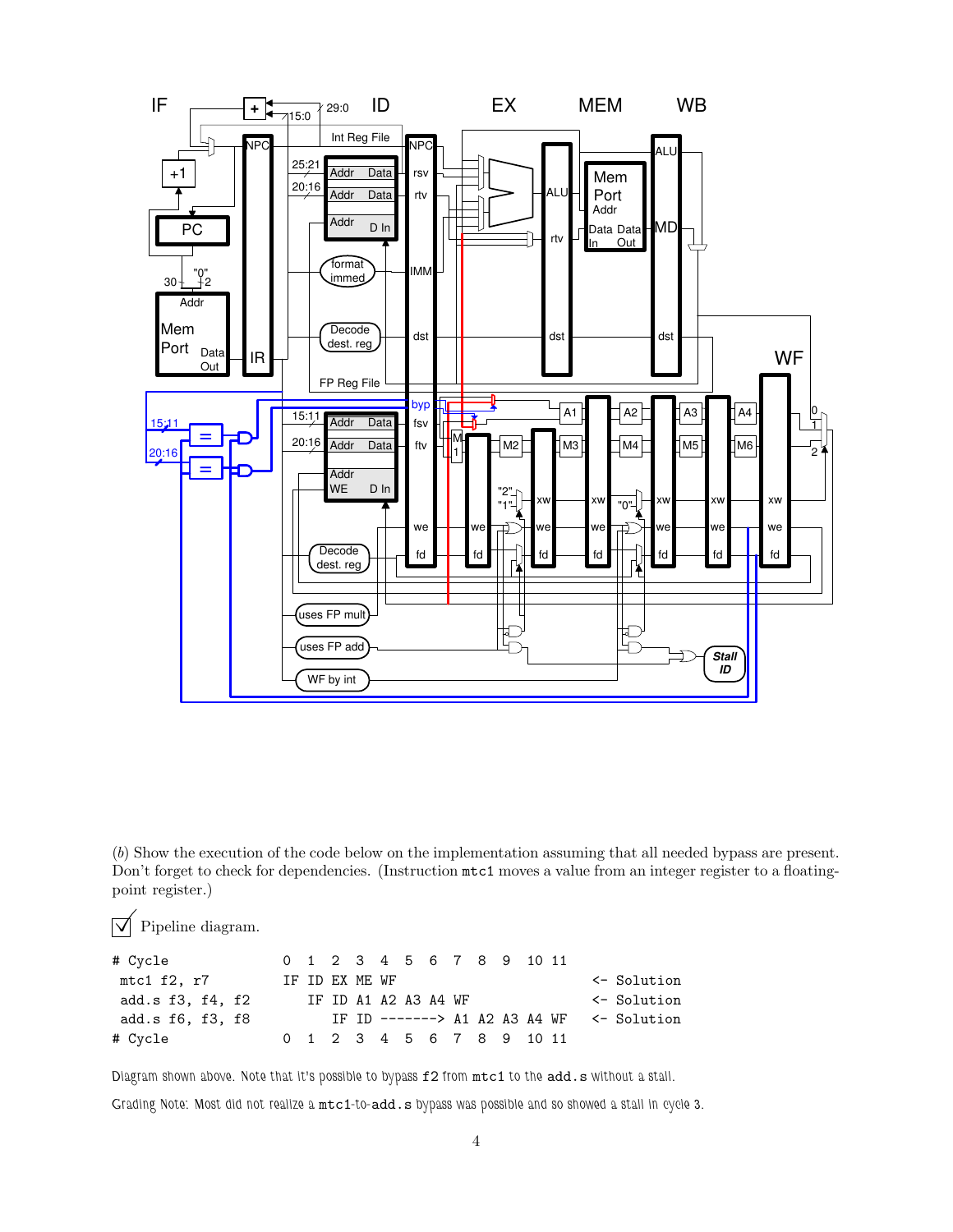(c) Add the bypass paths needed by the code above and show the control logic for the added paths. Do not add unneeded bypass paths. Hint: Control logic should consist of two one-bit signals.



 $\triangledown$  Bypass paths for code above.

Bypass paths shown in red. Note that the bypass from mtc1 to add.s is taken from the ME stage by extending the ME-to-EX bypass connection.

Also, it would probably make more sense to connect the outputs of added bypass multiplexors to both the add and multiply units. The reason for not doing it in the diagram was just space. Those solving the problem might have avoided doing so since unneeded bypass paths were not to be added. Points would not have been deducted for that since those ME-to-M1 paths are free.

## $\overrightarrow{V}$  Control logic for added bypass paths.

Control logic shown in blue. The control signals are computed in ID, pass through the ID/A1 latch and are used in A1. Computing the control signals in A1 is not a good idea because extra pipeline latch space would be needed for fs and ft (ten bits versus two) and worse the floating point add would have to wait for the comparison units.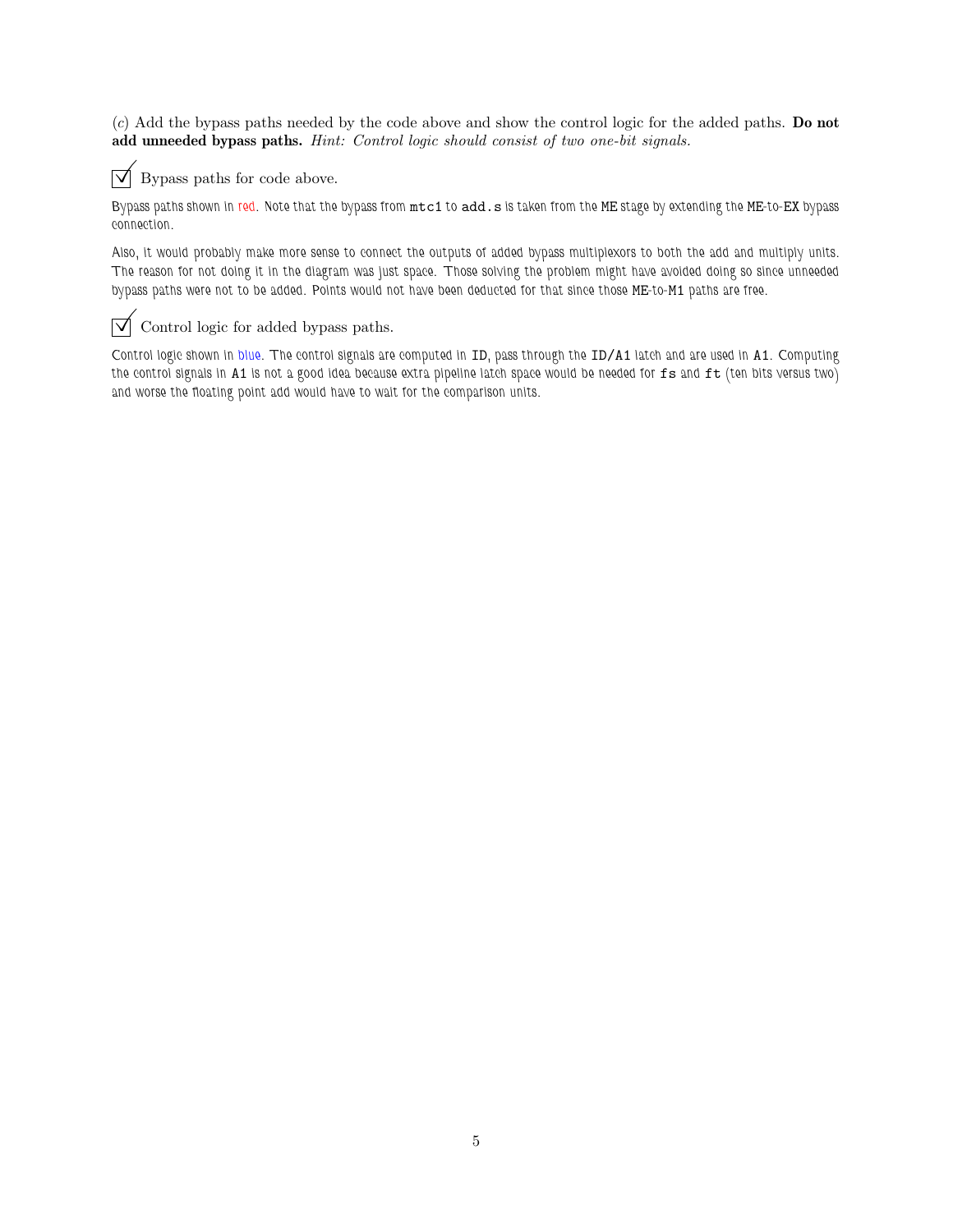Problem 2: (20 pts) Illustrated is the execution of some code on our dynamically scheduled MIPS implementation along with the contents of the ID register map, the commit register map, and the physical register file. The implementation itself is shown on the next page.

| # Cycle                |    |     | 0           | $\mathbf{1}$ | 2              | 3  | 4  | 5  | 6           | $\overline{7}$ | 8   | 9  | 10  | 11  | 12 | 13          | 14          |
|------------------------|----|-----|-------------|--------------|----------------|----|----|----|-------------|----------------|-----|----|-----|-----|----|-------------|-------------|
| mul.d f2, f4, f6       |    |     | IF          | ID           | Q              | RR | M1 | M2 | МЗ          | M4             | WF  | C  |     |     |    |             |             |
| add.d f4, f2, f10      |    |     |             | ΙF           | ID             | Q  |    |    |             | RR             | A1  | A2 | A3  | WF  | C  |             |             |
| 1dc1 $f2,0(r1)$        |    |     |             |              | ΙF             | ID | Q  | EA | МE          | WF             |     |    |     |     |    | $\mathbf C$ |             |
| sub.d f2, f2, f8       |    |     |             |              |                | ΙF | ID | Q  | $_{\rm RR}$ | A1             | A2  | A3 | WF  |     |    |             | $\mathbf C$ |
| # Cycle                |    |     | $\mathbf 0$ | $\mathbf{1}$ | $\overline{2}$ | 3  | 4  | 5  | 6           | $\overline{7}$ | 8   | 9  | 10  | 11  | 12 | 13          | 14          |
| ID Register Map        |    |     |             |              |                |    |    |    |             |                |     |    |     |     |    |             |             |
| F2:                    | 12 |     |             | 9            |                | 71 | 99 |    |             |                |     |    |     |     |    |             |             |
| F4:                    | 18 |     |             |              | 51             |    |    |    |             |                |     |    |     |     |    |             |             |
| # Cycle                |    |     | $\mathbf 0$ | $\mathbf{1}$ | $\overline{2}$ | 3  | 4  | 5  | 6           | $\overline{7}$ | 8   | 9  | 10  | 11  | 12 | 13          | 14          |
| Commit Register Map    |    |     |             |              |                |    |    |    |             |                |     |    |     |     |    |             |             |
| F2:                    | 12 |     |             |              |                |    |    |    |             |                |     | 9  |     |     |    | 71          | 99          |
| F4:                    | 18 |     |             |              |                |    |    |    |             |                |     |    |     |     | 51 |             |             |
| # Cycle                |    |     | $\mathbf 0$ | $\mathbf{1}$ | $\overline{2}$ | 3  | 4  | 5  | 6           | $\overline{7}$ | 8   | 9  | 10  | 11  | 12 | 13          | 14          |
| Physical Register File |    |     |             |              |                |    |    |    |             |                |     |    |     |     |    |             |             |
| 9                      |    |     |             | ſ            |                |    |    |    |             |                | 2.1 |    |     |     |    | J           |             |
| 12                     |    | 2.0 |             |              |                |    |    |    |             |                |     | 1  |     |     |    |             |             |
| 18                     |    | 4.0 |             |              |                |    |    |    |             |                |     |    |     |     | 1  |             |             |
| 51                     |    |     |             |              |                |    |    |    |             |                |     |    |     | 4.1 |    |             |             |
| 71                     |    |     |             |              |                |    |    |    |             | 2.2            |     |    |     |     |    |             |             |
| 99                     |    |     |             |              |                |    | D  |    |             |                |     |    | 2.3 |     |    |             |             |
| # Cycle                |    |     | 0           | 1            | $\overline{2}$ | 3  | 4  | 5  | 6           | 7              | 8   | 9  | 10  | 11  | 12 | 13          | 14          |

(a) Answer the following

 $\overline{\bigvee}$  Which physical register was allocated for **f4** in add.d?

Physical register 51.

 $\overrightarrow{v}$  If one used the ID map to determine the value of  $f2$  in cycle 11, what value would one obtain? *Hint*:  $\overline{It}$ 's a two-step process.

Value of 2.3 (from physical register 99).

 $\overline{\bigvee}$  If one used the commit map to determine the value of  $f2$  in cycle 11, what value would one obtain? Hint: It's a two-step process.

Value of 2.1 (from physical register 9).

 $\boxed{\bigvee}$  In cycle 11 where is the value of  $\mathtt{f2}$  from  $\mathtt{ldc1}$  located? In the physical register file, in physical register 71.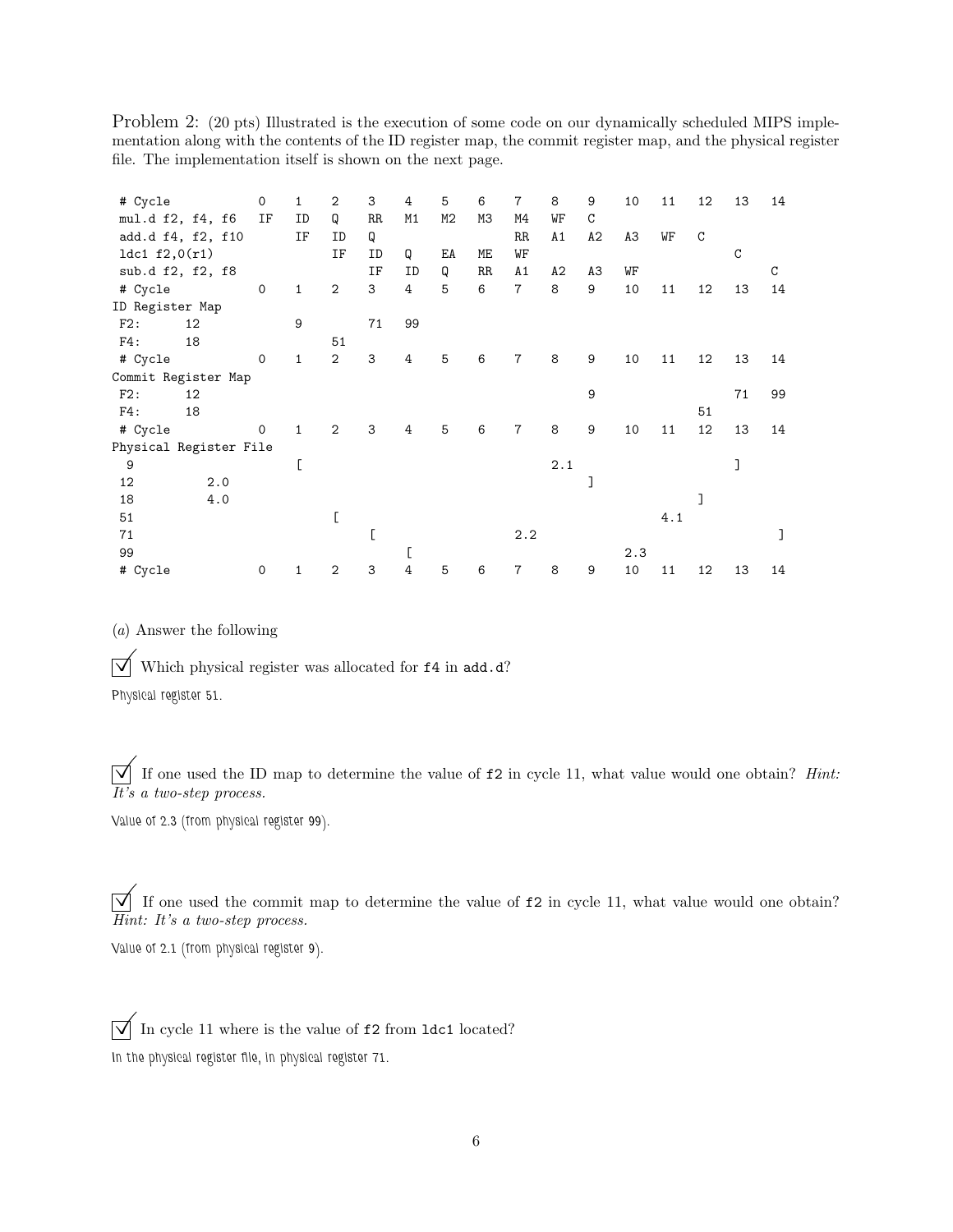Problem 2, continued: Dynamically scheduled processor shown for reference.

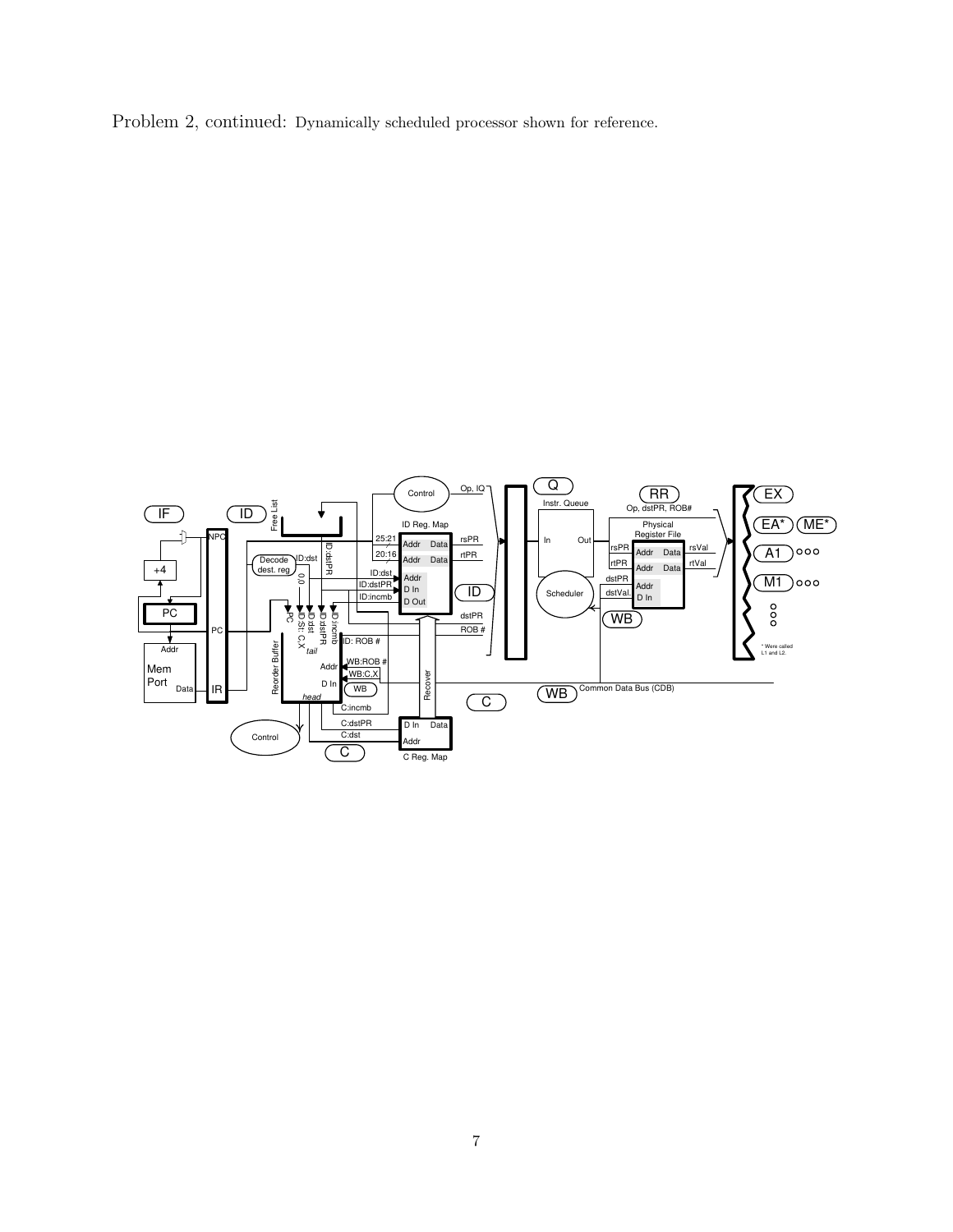|  |  | Problem 2, continued: |
|--|--|-----------------------|
|--|--|-----------------------|

| # Cycle<br>mul.d f2, f4, f6 |    |     | 0<br>ΙF      | $\mathbf{1}$<br>ID | 2<br>Q         | 3<br>RR | 4<br>M1        | 5<br>M2 | 6<br>M3     | $\overline{7}$<br>M4 | 8<br>WF | 9<br>C | 10  | 11  | 12 | 13          | 14 |
|-----------------------------|----|-----|--------------|--------------------|----------------|---------|----------------|---------|-------------|----------------------|---------|--------|-----|-----|----|-------------|----|
| add.d f4, f2, f10           |    |     |              | ΙF                 | ID             | Q       |                |         |             | RR                   | A1      | A2     | A3  | WF  | C  |             |    |
| 1dc1 $f2,0(r1)$             |    |     |              |                    | ΙF             | ID      | Q              | EA      | ME          | WF                   |         |        |     |     |    | $\mathbf C$ |    |
| sub.d f2, f2, f8            |    |     |              |                    |                | ΙF      | ID             | Q       | $_{\rm RR}$ | A1                   | A2      | A3     | WF  |     |    |             | C  |
| # Cycle                     |    |     | $\mathsf{O}$ | $\mathbf{1}$       | $\mathbf{2}$   | 3       | $\overline{4}$ | 5       | 6           | $\overline{7}$       | 8       | 9      | 10  | 11  | 12 | 13          | 14 |
| ID Register Map             |    |     |              |                    |                |         |                |         |             |                      |         |        |     |     |    |             |    |
| F2:                         | 12 |     |              | 9                  |                | 71      | 99             |         |             |                      |         |        |     |     |    |             |    |
| F4:                         | 18 |     |              |                    | 51             |         |                |         |             |                      |         |        |     |     |    |             |    |
| # Cycle                     |    |     | 0            | $\mathbf{1}$       | $\overline{2}$ | 3       | 4              | 5       | 6           | $\overline{7}$       | 8       | 9      | 10  | 11  | 12 | 13          | 14 |
| Commit Register Map         |    |     |              |                    |                |         |                |         |             |                      |         |        |     |     |    |             |    |
| F2:                         | 12 |     |              |                    |                |         |                |         |             |                      |         | 9      |     |     |    | 71          | 99 |
| F4:                         | 18 |     |              |                    |                |         |                |         |             |                      |         |        |     |     | 51 |             |    |
| # Cycle                     |    |     | $\mathbf 0$  | $\mathbf{1}$       | $\overline{2}$ | 3       | 4              | 5       | 6           | $\overline{7}$       | 8       | 9      | 10  | 11  | 12 | 13          | 14 |
| Physical Register File      |    |     |              |                    |                |         |                |         |             |                      |         |        |     |     |    |             |    |
| 9                           |    |     |              | C                  |                |         |                |         |             |                      | 2.1     |        |     |     |    |             |    |
| 12                          |    | 2.0 |              |                    |                |         |                |         |             |                      |         |        |     |     |    |             |    |
| 18                          |    | 4.0 |              |                    |                |         |                |         |             |                      |         |        |     |     |    |             |    |
| 51                          |    |     |              |                    | C              |         |                |         |             |                      |         |        |     | 4.1 |    |             |    |
| 71                          |    |     |              |                    |                | ſ       |                |         |             | 2.2                  |         |        |     |     |    |             |    |
| 99                          |    |     |              |                    |                |         | C              |         |             |                      |         |        | 2.3 |     |    |             |    |
| # Cycle                     |    |     | 0            | 1                  | $\mathbf{2}$   | 3       | 4              | 5       | 6           | $\overline{7}$       | 8       | 9      | 10  | 11  | 12 | 13          | 14 |

(b) Suppose that in cycle 11 the contents of physical register number 71 was somehow changed, perhaps due to a one-time problem. If the code executes as shown then the program runs correctly. But if a hardware interrupt happens (is taken) at the wrong time execution would be incorrect because of this change. Explain why, illustrate timing details on the diagram.

 $\triangledown$  Reason for incorrect execution.

Physical register 71 holds the value of f2 used as a source by sub.d. If the value were changed in cycle 11 that would not affect sub.d since it already read (actually bypassed) the value in cycle 7 (if it got it from the register file it would be in cycle 6). If by chance the handler for the hardware interrupt starts right after ldc1 then execution would have to resume at sub.d (and since it's a hardware interrupt there's no reason to think any of the instructions above caused the problem). When the handler returns sub.d will again execute (it didn't commit the first time) but this time it will read the changed 71 from the physical register file.

The key feature is the handler starting between ldc1 and sub.d.

Grading Notes: Many solutions described the handler as starting, say, in cycle 12. Instead, the solution should have indicated the last instruction to commit before the handler starts.

 $\triangledown$  Timing details on diagram.

See the answer above.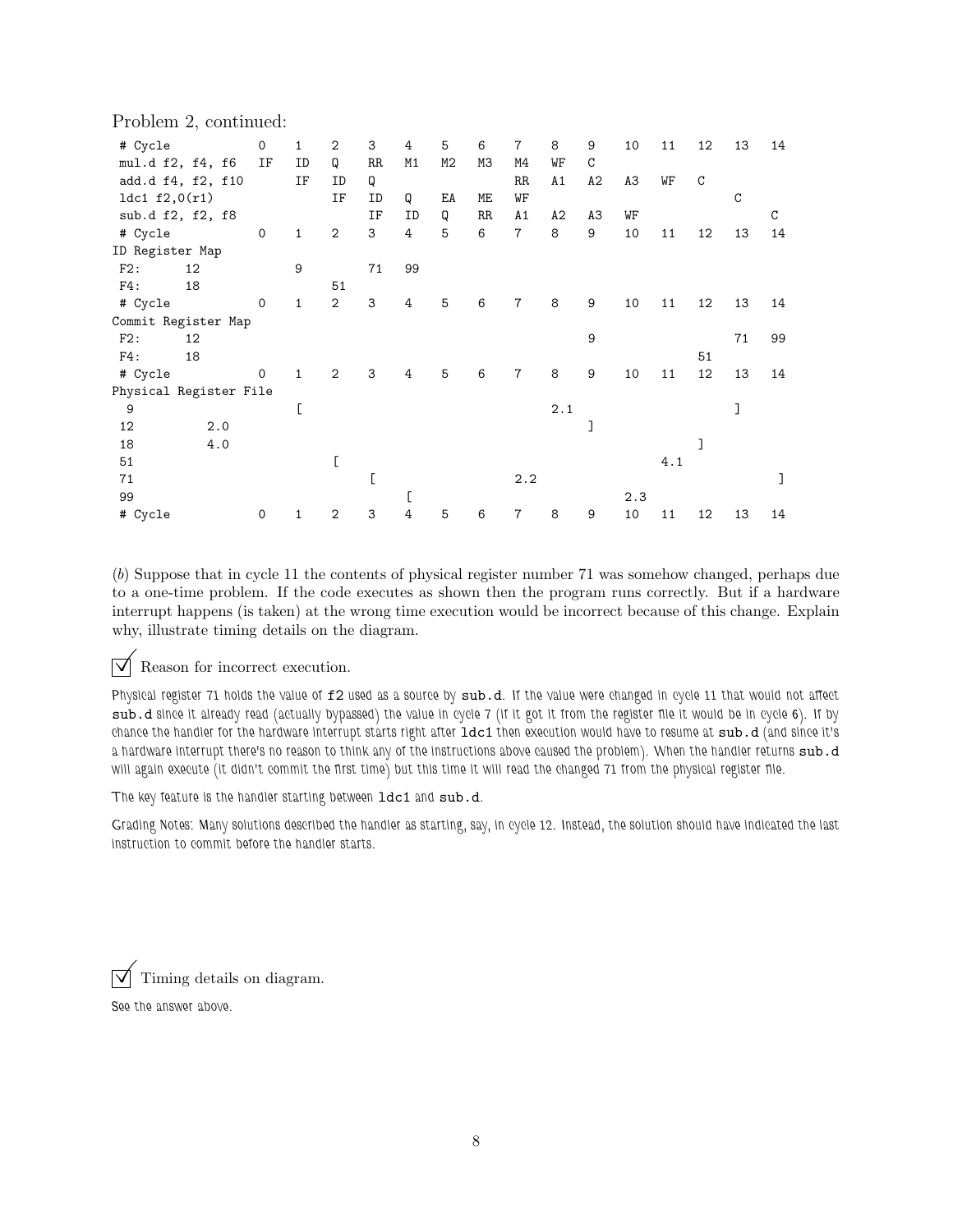Problem 3: (20 pts) The MIPS code below runs on a system using a bimodal branch predictor of the indicated sizes. Branch outcomes are shown for each branch, the outcome patterns will continue to repeat.

```
BIGLOOP:
B1: 0x1000 beq r1, r2 T T T T T N T N N T T T T T T N T N N T ...
... nonbranch insn.
...
B2: 0x1100 bne r3, r4 N N N N N N N N N N N N N N N N N N N N ...
nop
j BIGLOOP
nop
```
(a) What is the accuracy after warmup of a bimodal branch predictor with a  $2^{14}$ -entry BHT on branch B1?

 $\overline{\vee}$  $2^{14}$ -entry BHT bimodal accuracy on B1.

Accuracy is 60%.

(b) What is the accuracy after warmup of a bimodal branch predictor with a  $2<sup>4</sup>$ -entry BHT on branch B1?

 $\sqrt{2^4}$ -entry BHT bimodal accuracy on B1.

With a  $2^4$ -entry BHT branches B1 and B2 will share the same entry. Since B2 always executes after an execution of B1 it will be as though the counter were unchanged when B1 is taken and decremented by 2 when B1 is not taken. The counter will soon reach zero and only the not-taken outcomes will be correctly predicted and so the accuracy is  $30\%$ 

(c) What is the smallest BHT size for which one can obtain the same accuracy on branch B1 as a  $2^{14}$  entry table? Explain.

 $\sqrt{\ }$  Smallest size for  $2^{14}$  entry accuracy.

Smallest size:  $2^7$  entries.

Reason.

That is the smallest size at which B1 and B2 use separate entries. It's the sharing of entries that results in the lower accuracy in part  $\mathfrak{h}$ 

(d) Normally the BHT in a MIPS implementation is indexed starting at bit position 2 (omitting the 2 least-significant bits) of the branch PC (address). For the following questions think about answers to the preceding parts but answer the question for ordinary programs, not the code sample above.

 $\triangledown$  Why might starting at position 3 or 4 be better?

Better means reducing the number of collisions (sharing of entries, as in part b). Taking, say, the 14 PC bits from 16:3 instead of 15:2 would separate branches that differed at bit 16 but whose lower bits are identical. That's good. That might be offset by collisions from branches which differ only in bit position 2; those branches would be adjacent and since that's unlikely there would probably be a benefit by starting at 3.



©Why might starting at position <sup>10</sup> or <sup>11</sup> be worse?

About one out of six instructions is a branch, so starting at 10 would certainly result in collisions by nearby branches.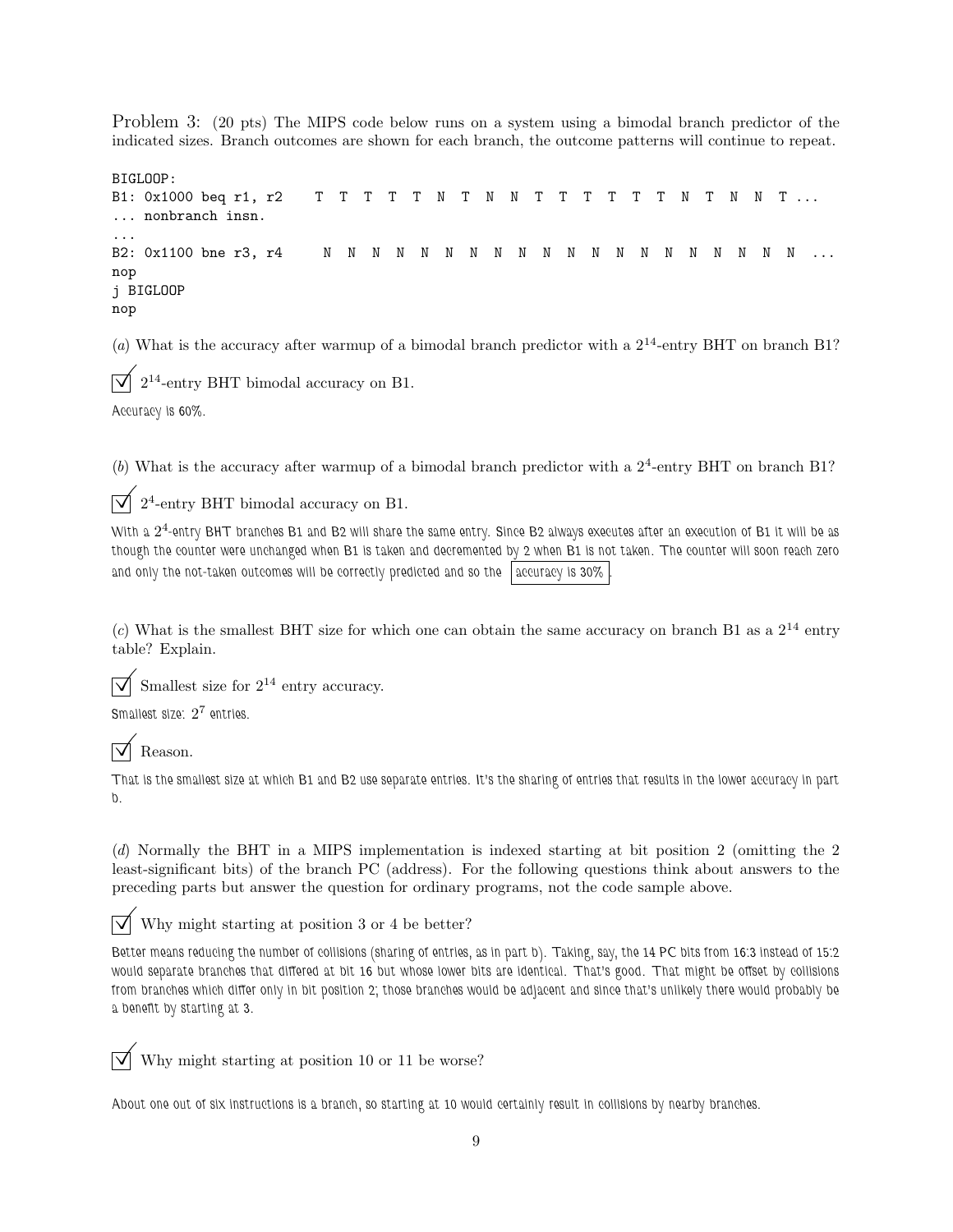Problem 4: (20 pts) The diagram below is for a 4-MiB ( $2^{22}$ -character) set-associative cache with a line size of 16 characters on a system with the usual 8-bit characters.

(a) Answer the following, formulæ are fine as long as they consist of grade-time constants.

 $\overrightarrow{\mathsf{M}}$  Fill in the blanks in the diagram.



 $\overline{\sqrt{\ }}$  Show the address bit categorization. Label the sections appropriately. (Alignment, Index, Offset, Tag.)



The cache is 2-way set associative.

 $\overrightarrow{\bigvee}$  Memory Needed to Implement (Indicate Unit!!): It's the cache capacity plus  $2 \times 2^{21-4}$   $(32-21+1)$  bits.

 $\overrightarrow{\bigvee}$  Show the bit categorization for a 64-way set-associative cache with the same capacity and line size.

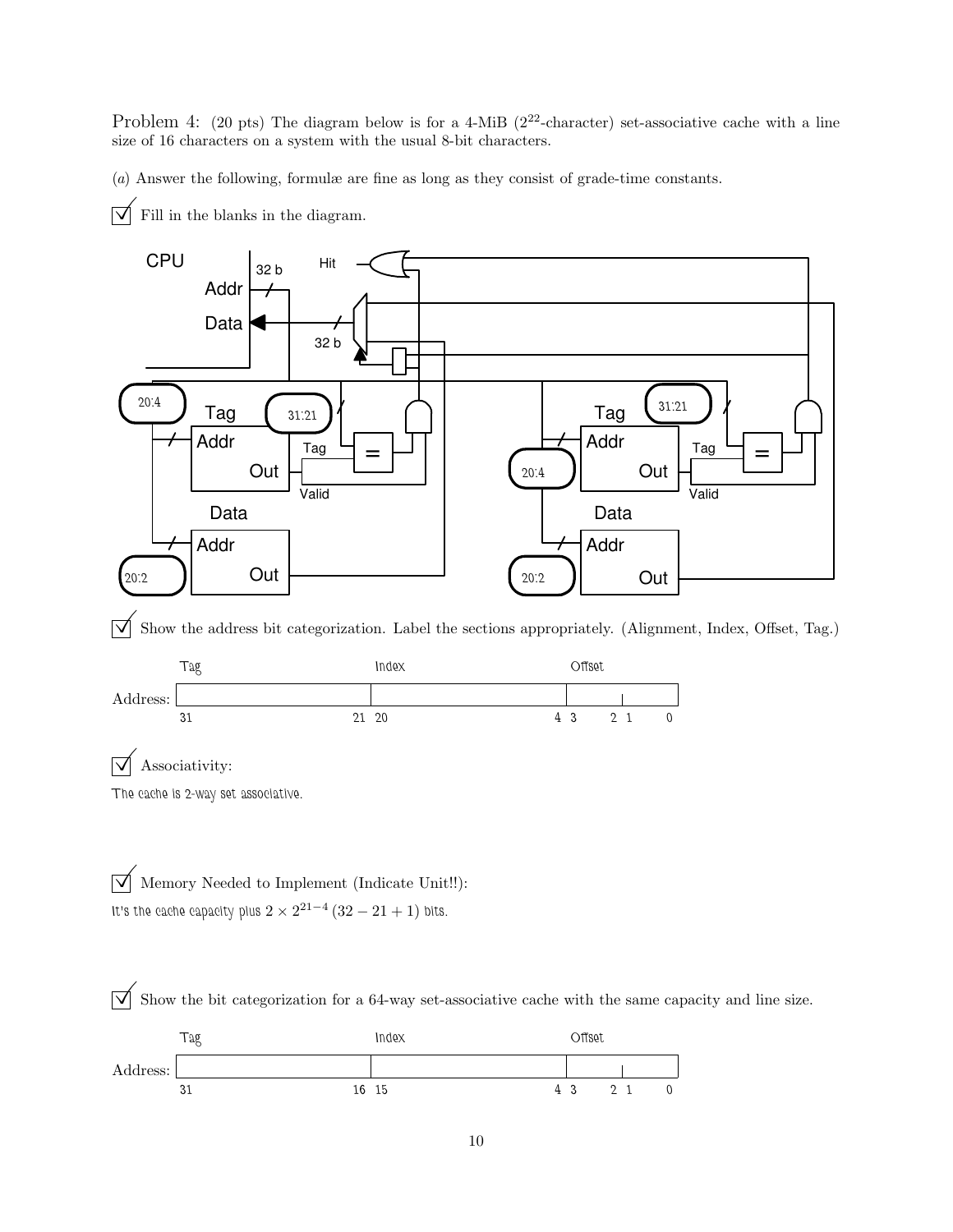## Problem 4, continued:

(b) The code below runs on the same cache as the first part of this problem. Initially the cache is empty; consider only accesses to the array.

 $\overrightarrow{\mathsf{a}}$  What is the hit ratio running the code below? Explain

```
double sum = 0.0;
short *a = 0x2000000; // sizeof(short) = 2 characters.
int i;
int ILIMIT = 1 \le 10;
                         1/ = 2^{10}for(i=0; i<ILIMIT; i++) sum += a[ i ];
```
The line size of 16 characters is given, the size of an array element is two characters. The miss on the first iteration will bring in 16 characters, a line. The second iteration will access data on this line. The line will be "used up" at  $i=\frac{16}{2}=8,$  and so for each miss there are 7 hits. The hit ratio is  $\frac{7}{8}$ .

 $(c)$  The code below runs on a **direct mapped cache** with the same line size and capacity as the cache from the first part. Initially the cache is empty; consider only accesses to the arrays. Choose b, ILIMIT, and ISTRIDE so that the cache is completely filled in the minimum number of iterations (minimum ILIMIT). (Every access should be a miss.)

```
\overline{\bigvee} b, ILIMIT, and ISTRIDE
```
 $\overrightarrow{v}$  Briefly explain each choice.

```
double sum = 0.0;
char *a = 0x2000000; // sizeof(char) = 1 character.
char *b = 0x3000010; // SOLUTION
int i;
int ILIMIT = 1 << 17; // SOLUTION
int ISTRIDE = 1 << 5; // SOLUTION
for(i=0; i<ILIMIT; i++)
```

```
sum += a[ i * ISTRIDE ] + b[ i * ISTRIDE ];
```
Since the cache is direct mapped generate each index exactly once. Accesses to a generate even indices and b odd indices.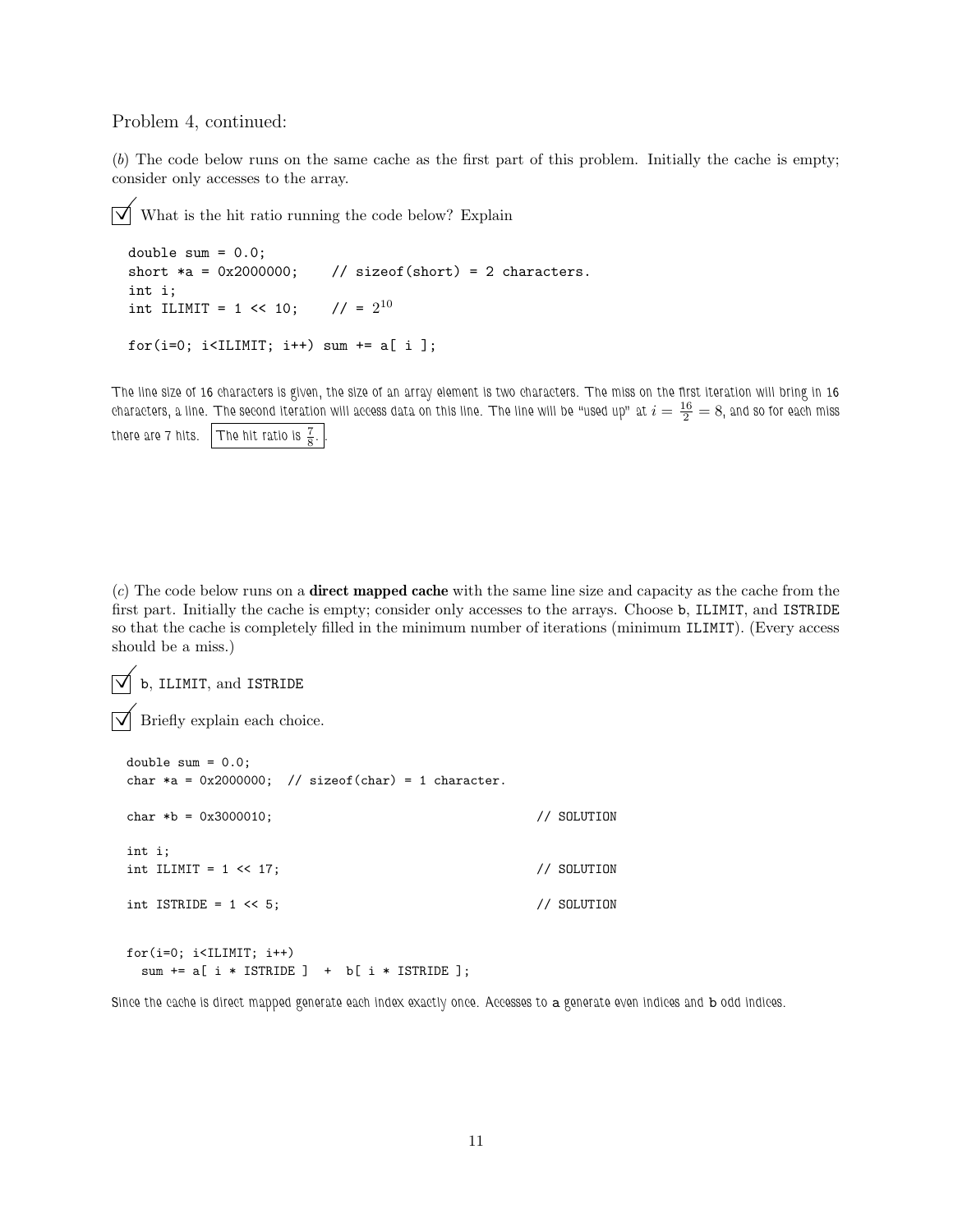Problem 5: Answer each question below.

(a) (5 pts) Consider trap instructions and instructions that raise exceptions.

 $\triangledown$  What are trap instructions typically used for?

Trap instructions allow code running in user mode to call operating system routines. Those routines can do things that user code is not allowed to do, such as accessing hardware. A trap instruction might be used for system calls, for example, to open or read from a file.

 $\overline{\vee}$  Sometimes when an instruction in a program raises an exception the program ultimately is allowed to continue. Give an example of such an exception, and what the handler might do.

Load and store instructions frequently encounter routine problems that the operating system can fix. This might include moving a page of memory from the disk into memory. After the handler fixes such a problem it will restart the program at the load or store that raised the exception, with the expectation that the load or store would now complete normally.

(b) (5 pts) When a MIPS instruction raises an exception the type of exception is written to the cause register. SPARC V8 lacks an equivalent of a cause register, so what does it use as a substitute? Explain.

 $\triangledown$  SPARCs alternative to MIPS' cause register.

SPARC calls different exception handlers for each type of exception so there is no need to check a cause register. For example, suppose a FP instruction raises an exception due to an arithmetic error. On SPARC a handler just for that exception would be called (located at entry 8 in the trap table), in MIPS a generic handler would be called which would have to examine the cause register to discover, for example, that a FP exception was raised. It would then jump to the appropriate handler.